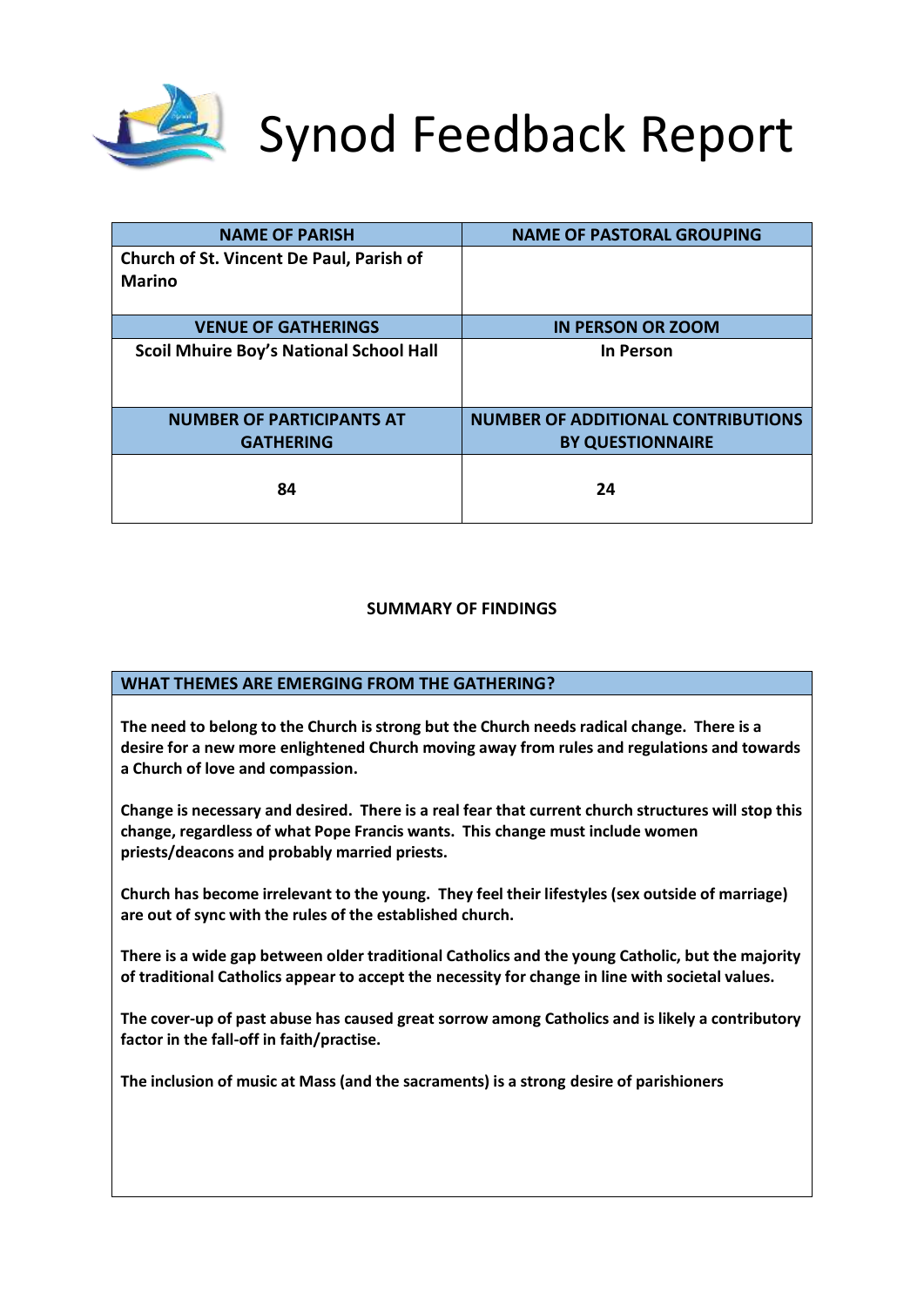#### **WHAT MIGHT THE HOLY SPIRIT BE INDICATING IN THIS?**

**Belief in God is strong, but the focus of the Church must shift to a loving, compassionate Church as Jesus indicated. The teaching and message of the Church must be LOVE.**

**Church structures and hierarchy need to be reconstructed and must include women priests and married priests.**

**There is a requirement to prioritise a strategy for the attraction and inclusion of young people and to engage the necessary professional expertise to build a robust model. This cannot be left solely in the hands of the hierarchy.**

**The church must change to accept and accommodate the pressures the young and marginalised (divorced, LGBTQI) are facing, in line with the love-centred teachings of Christ.**

**Music should become an everyday part of worship.**

Detailed feedback follows under each of the four headings Joys, Sorrows, Hopes and Fears.

Views raised by a large number of people (5 or more) are classified as convergent and are shown on the left side of the table.

Views raised by a smaller number of people (less than 5) are classified as divergent and are shown on the right side of the table.

| <b>SIGNED</b>                                  | <b>DATE</b>     |
|------------------------------------------------|-----------------|
| <b>Fr. Tom Noone, Anne Marie McCarrick and</b> | 24th April 2022 |
| Teresa Ayres                                   |                 |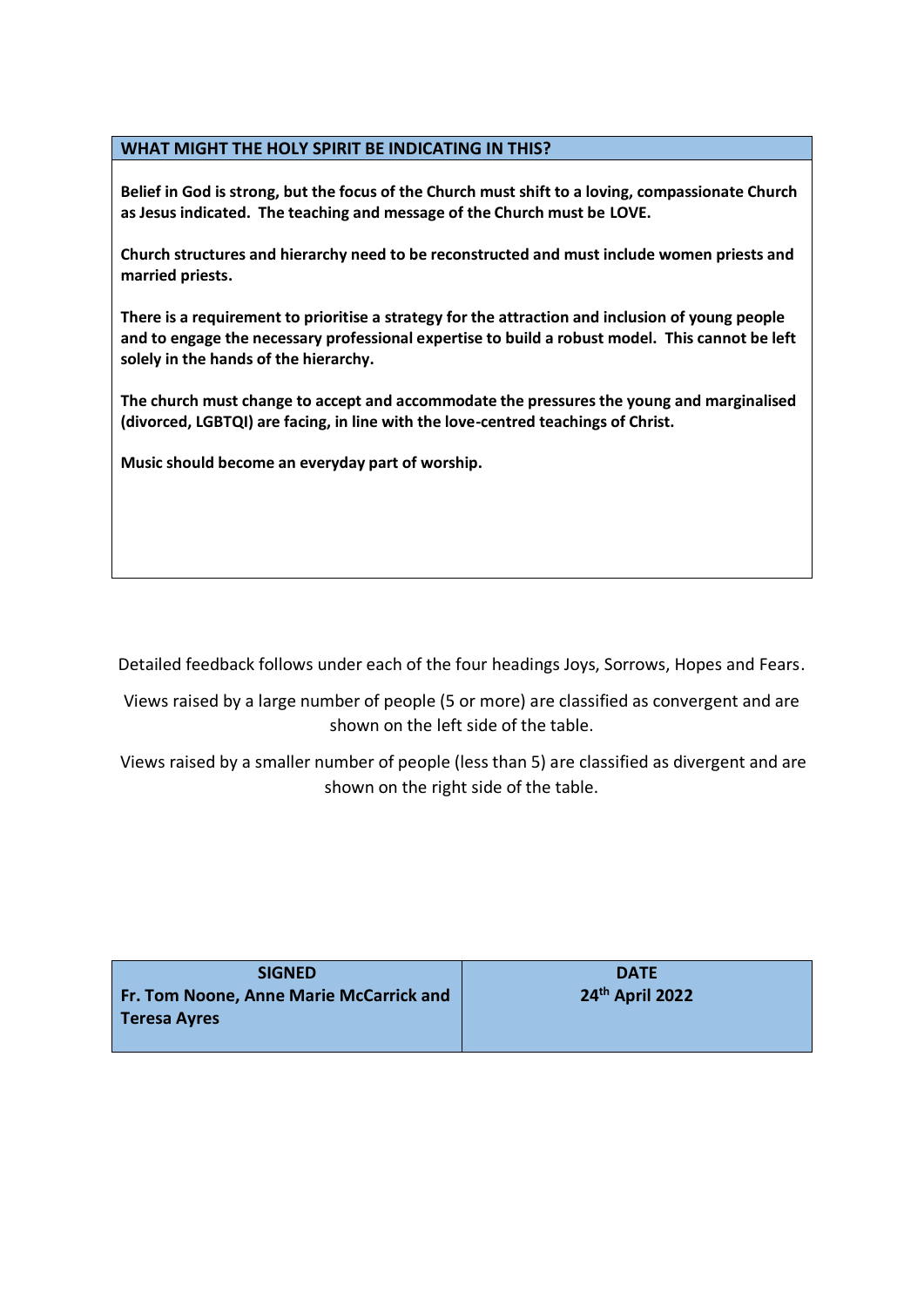# **Question 1: When you think of your experience of Church, what brings joy?**

| <b>WHAT EXPERIENCES ARE NAMED</b>                                                                                                                                                                | No. | <b>WHAT EXPERIENCES ARE NAMED</b>                                                                                                                                | No.                 |
|--------------------------------------------------------------------------------------------------------------------------------------------------------------------------------------------------|-----|------------------------------------------------------------------------------------------------------------------------------------------------------------------|---------------------|
| <b>AND CONVERGE?</b>                                                                                                                                                                             |     | <b>AND DIVERGE?</b>                                                                                                                                              |                     |
| Belonging: to a community and the<br>benefits of shared value systems and<br>shared faith. An opportunity to<br>participate, to be included in liturgy, to<br>be involved in communal ritual and | 50  | Church of love and compassion: joy was<br>expressed at the welcome change away<br>from a church of rules and judgement<br>Availability of online Masses: and the | $\overline{2}$<br>2 |
| ceremony, communal prayer and whole<br>family participation. Feeling welcomed,<br>being supported, sharing a feeling of<br>togetherness and meeting others.                                      |     | possibility offered by embracing<br>technology.<br>Church as guidance: in life.                                                                                  | $\mathbf{1}$        |
| Music: at services enlivens participation.<br>Singing, in particular, if led by a<br>choir/group. Priests' participation in                                                                      | 25  | Security: of being in a safe environment<br>where one can admit their beliefs.                                                                                   | 3                   |
| singing a wonderful addition.<br>Opportunity to be a member of Church<br>choir valued.                                                                                                           |     | Peace of mind/spiritual and mental<br>support: providing stability and routine<br>in an ever-changing world.                                                     | 4                   |
| Sacraments and church/community<br>events: Occasions such as First Holy<br>Communion, Confirmations, Baptisms,                                                                                   | 48  | <b>Comfort: especially through the</b><br>Resurrection and Easter services.                                                                                      | $\mathbf{1}$        |
| weddings and even funerals were<br>considered as special joyous events<br>because of community involvement and                                                                                   |     | Gratitude: for being accompanied<br>through life.<br>Forgiveness: through the sacrament of                                                                       | 1<br>1              |
| participation. Christmas and Easter<br>services were also highlighted. Being                                                                                                                     |     | Reconciliation.                                                                                                                                                  | 3                   |
| able to access Mass, receiving the Blessed<br>Eucharist and the gift of the sacrament of<br>Reconciliation and the sacrament of the                                                              |     | The Word of God and Meaningful<br>Prayer: relationship with God                                                                                                  | 1                   |
| Sick were all acknowledged.                                                                                                                                                                      |     | More acceptance: of same sex couples                                                                                                                             |                     |
| Healing: especially after bereavement<br>and the support given by the parish<br>funeral team                                                                                                     | 6   | Dedication of the Laity: women who<br>look after the Church                                                                                                      | 1                   |
| Priest as part of community: rather than<br>apart from community and dedication of                                                                                                               | 6   | Faith: handed down<br>No joy: one participant response "don't                                                                                                    | 1<br>$\overline{2}$ |
| priests                                                                                                                                                                                          |     | feel joy in Church" another said "very<br>little at present".                                                                                                    |                     |

#### **THE JOYS**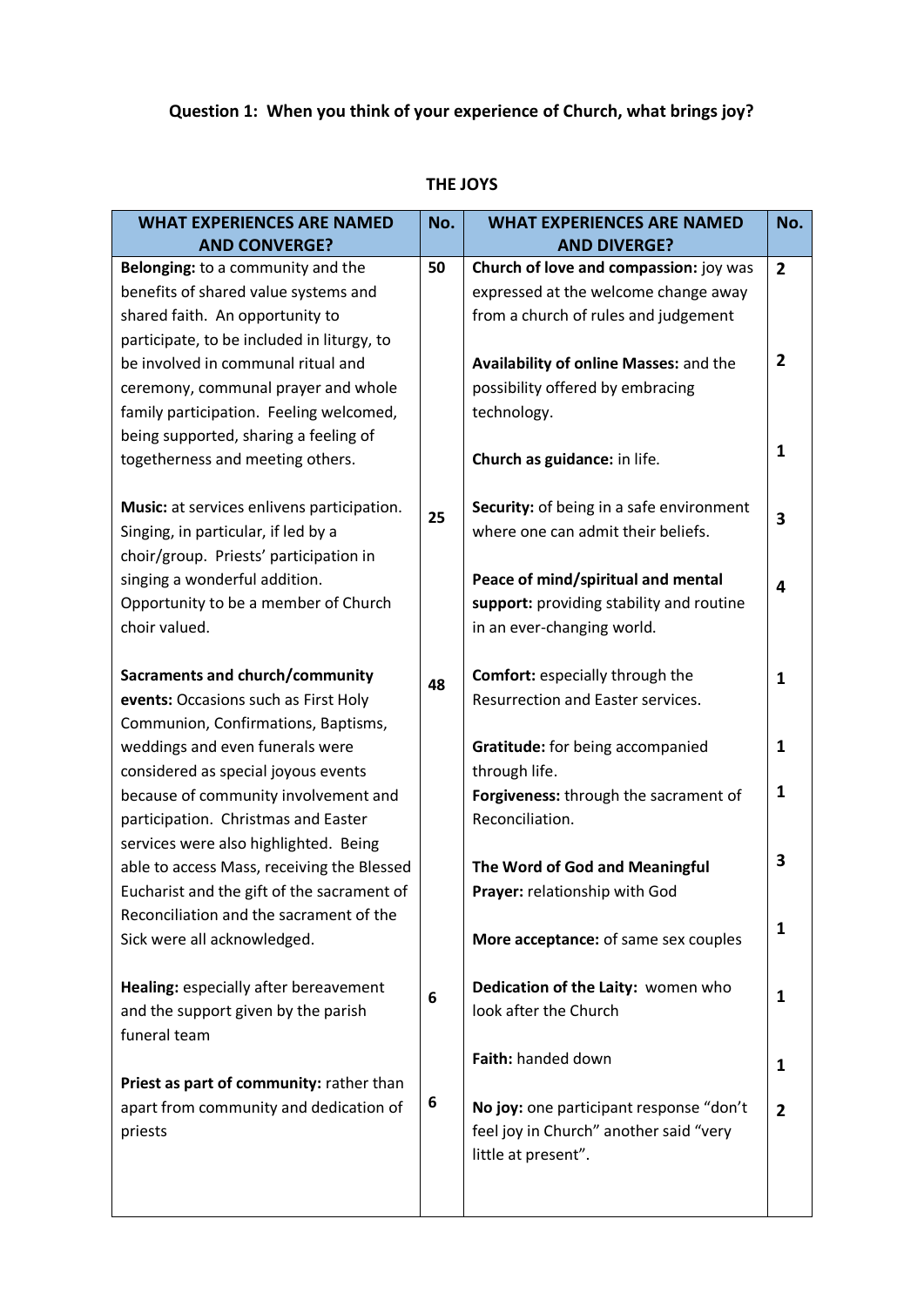# **Question 2: When you think of your experience of Church, what brings sorrow?**

## **THE SORROWS**

| <b>WHAT EXPERIENCES ARE NAMED</b><br><b>AND CONVERGE?</b>                                                                                                                                                                                                                                                         | No.            | <b>WHAT EXPERIENCES ARE NAMED</b><br><b>AND DIVERGE?</b>                                                                                                                                                          | No.                                   |
|-------------------------------------------------------------------------------------------------------------------------------------------------------------------------------------------------------------------------------------------------------------------------------------------------------------------|----------------|-------------------------------------------------------------------------------------------------------------------------------------------------------------------------------------------------------------------|---------------------------------------|
| Historical child abuse cases: People<br>expressed sorrow at the cover-ups, "lack<br>of honesty at the top", "too many lies".<br>"The past is confused with faith". Strong<br>feelings of justice in the young may<br>account for the fall-off in religious<br>practise of the young.                              | 37             | <b>Emphasis on sin and rules and</b><br>regulations: of church versus the<br>message of Christ<br>Distance: between clergy and the<br>people.<br>Anger: at wider community (media)                                | 3<br>$\overline{2}$<br>$\overline{2}$ |
| Also, unfair blaming of good priests and<br>nuns mentioned.<br>Inequality: with regard to women priests<br>and senior roles in the church. People<br>expressed sorrow at the exclusion of<br>women from the priesthood and<br>deaconate.<br>Falling attendance at mass and<br>sacraments: Decreasing faith. Faith | 33<br>28       | against church<br>Lack of respect in church: people talking,<br>not genuflecting<br>Church based on rules: without<br>Christianity.<br>Non practicing parents: failing to pass on<br>example of faith to children | 3<br>$\mathbf{1}$<br>1                |
| formation and how it is being taught in<br>schools.<br>Absence of involvement of young people                                                                                                                                                                                                                     |                |                                                                                                                                                                                                                   |                                       |
| Exclusion: Of divorced people,<br>marginalised people, LGBTQI. Young<br>people expressed sorrow that their<br>lifestyles excluded them from church.                                                                                                                                                               | 22<br>10       |                                                                                                                                                                                                                   |                                       |
| Ageing priest: and falling number of<br>vocations.                                                                                                                                                                                                                                                                | 9              |                                                                                                                                                                                                                   |                                       |
| Married priests: exclusion of married<br>men from the priesthood                                                                                                                                                                                                                                                  | $\overline{7}$ |                                                                                                                                                                                                                   |                                       |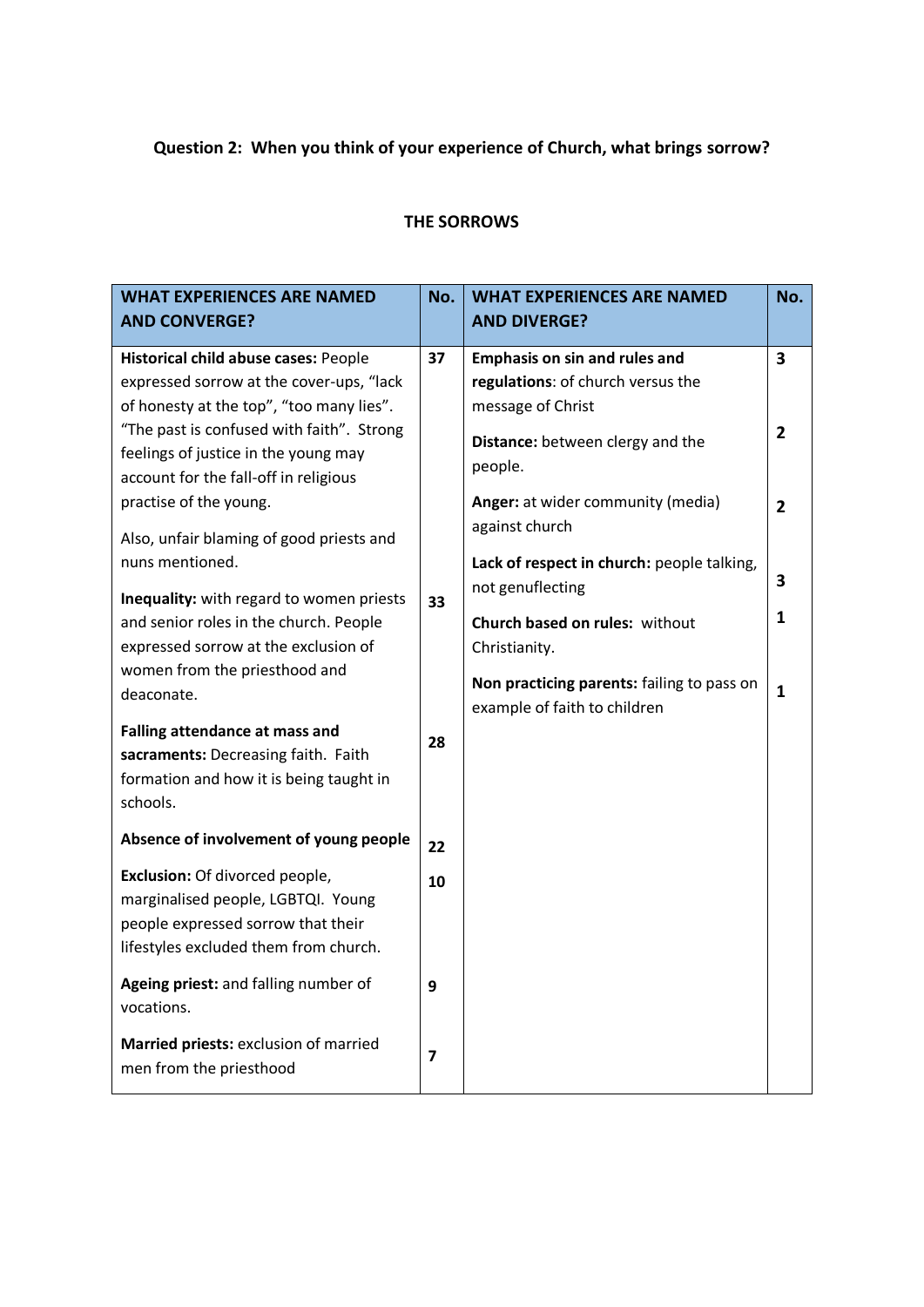# **Question 3: When you think of your experience of Church, what brings hope?**

## **THE HOPES**

| <b>WHAT EXPERIENCES ARE NAMED</b><br><b>AND CONVERGE?</b>               | No. | <b>WHAT EXPERIENCES ARE NAMED</b><br><b>AND DIVERGE?</b> | No.            |
|-------------------------------------------------------------------------|-----|----------------------------------------------------------|----------------|
| Pope Francis's approach will build a                                    | 31  | Openness to change among the faithful:                   | 4              |
| compassionate, inclusive, loving Church:                                |     | There is a desire for change among the                   |                |
| The Synodal process was positively                                      |     | faithful and substantial numbers want to                 |                |
| received. Inclusion of non-practicing                                   |     | be involved.                                             |                |
| Catholics brought joy as did reaching out                               |     |                                                          |                |
| to all faiths. His leadership on matters of                             |     | Reluctance to admit religious beliefs:                   | 3              |
| migrants, war and climate change                                        |     |                                                          |                |
| brought great hope. The Pope's                                          |     | <b>Mass and Church services continues to</b>             |                |
| willingness to ask and answer questions                                 |     | be available: in our communities.                        | 3              |
| provided much hope.                                                     |     |                                                          |                |
|                                                                         |     | <b>Clergy:</b> the tireless dedication of existing       | 4              |
| A new type of humble, listening and                                     | 15  | clergy brought hope as did the ongoing                   |                |
| loving Church: moving away from rules                                   |     | dedication of retired priests who                        |                |
| and fear to a Church of openness, sharing                               |     | continue to give invaluable service. The                 |                |
| and freedom to speak out. Becoming a                                    |     | addition of non-Irish priests provide                    |                |
| Servant Church with emphasis on service                                 |     | great hope and enrich the experience of                  |                |
| to the community and those in need                                      |     | Church.                                                  |                |
| rather than a Church focused on services.                               |     |                                                          |                |
| A kinder church. A Church practicing the                                |     | Parents continuing to seek sacraments                    | $\overline{2}$ |
| teachings of Christ and the emergence of                                |     | for their children: even those who                       |                |
| basic Christian communities. Hope for a                                 |     | attend non-denominational schools.                       |                |
| more mindfulness/meditative approach,                                   |     |                                                          |                |
| rather than ritualistic                                                 |     | <b>Continued practice of Church funerals:</b>            | 3              |
|                                                                         |     | gives hope of the promise of life after                  |                |
| Inclusion of the laity in the survival of                               | 16  | death and the opportunity to be an                       |                |
| the Church: great hope sprung from the                                  |     | inclusive, caring, loving and comforting                 |                |
| immense contribution of volunteers of all                               |     | Church.                                                  |                |
| ages during the pandemic. Lay people                                    |     |                                                          | 1              |
| are leading daily rosary for Ukraine.                                   |     | St. Brigid's Day Bank Holiday: hope can                  |                |
| There was a sense that the Church could                                 |     | be drawn from the inclusion of an extra                  |                |
| be revived through people power and                                     |     | bank holiday chosen by the secular world                 |                |
| that more discerning, less accepting laity<br>would benefit the Church. |     | on the feast of St. Brigid.                              |                |
|                                                                         |     |                                                          |                |
| Inclusion of youth: very special mention                                | 14  | <b>Acknowledgement of past wrongs:</b><br>brings hope    | 2              |
| was made of hopes for inclusion of youth                                |     |                                                          |                |
| who still seek God and follow different                                 |     | Changes in hierarchy: hope of seeing a                   | 1              |
| routes to find Him. Hope was expressed                                  |     | change with Bishops participating in the                 |                |
| that young people could be encouraged                                   |     | community rather than being aloof and                    |                |
| to volunteer in social justice work where                               |     | distant from it.                                         |                |
| their natural goodness and social values                                |     |                                                          |                |
|                                                                         |     |                                                          |                |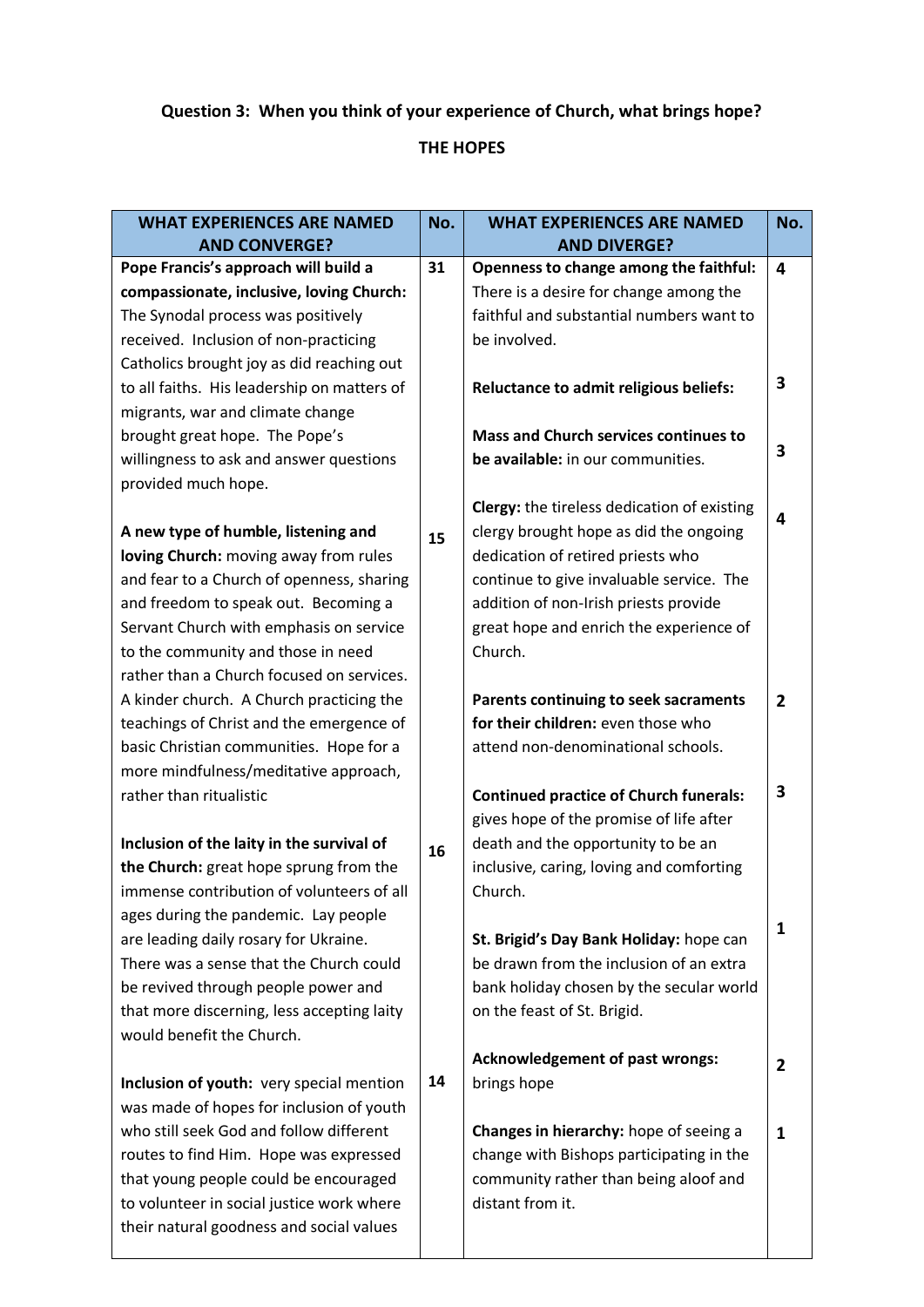| can be captured. There was hope that<br>the success of the Church's inclusion of<br>youth up to 12 years of age could focus<br>on being extended into adulthood.                                                       |          | <b>Nuns as a resource:</b> The 16 orders in our<br>community are definitely a resource that<br>should be embraced in terms of helping<br>people practice and maintain their faith                      | $\mathbf{1}$ |
|------------------------------------------------------------------------------------------------------------------------------------------------------------------------------------------------------------------------|----------|--------------------------------------------------------------------------------------------------------------------------------------------------------------------------------------------------------|--------------|
| Belief and faith in God: remain strong<br>despite Catholics not practicing<br>Belief in power of prayer: and prayer<br>warriors remains very strong. Praying the<br>rosary and devotion to the saints still<br>exists. | 18<br>10 | Eschatological events: now taking place<br>No hope: participants expressed feelings<br>of "no hope" and "not hopeful".<br>Another said "poor" hope and a lack of<br>support for the great Pope Francis | 1<br>3       |
| Women priests: hope was expressed for<br>the inclusion of women priests and<br>acknowledgement of the immense<br>dedication of women within the parish                                                                 | 8        |                                                                                                                                                                                                        |              |
| Missionary work is valued: as is heroic<br>work done by the likes of Peter McVerry<br>Trust, Focus Ireland, Capuchin Day Center<br>and Sr. Concilio's addiction center.                                                | 5        |                                                                                                                                                                                                        |              |